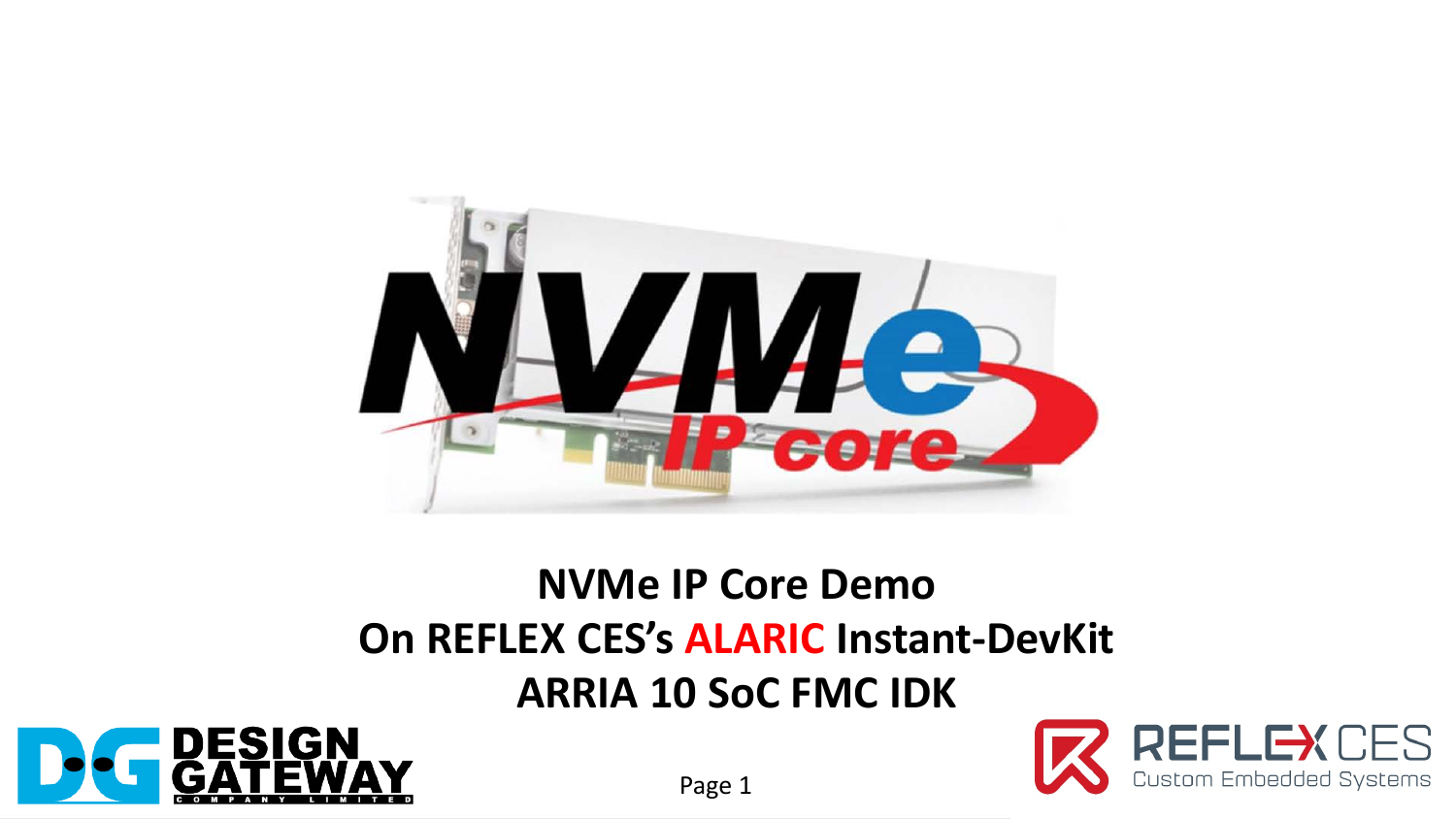# NVMe-IP Core

NVMe Host Controller IP is designed to connect directly with Ultra High Speed NVMe SSD without need CPU, OS, Device driver and external DDR memory. It's the best solution for application which requires ultra high speed performance, multi channel NVMe interface and compact system. The IP core license included with the reference design for Reflex CES board to shorten development time.

#### **Key features**

- Implement application layer by pure hardware logic without need CPU/OS
- Support PCIe Gen2 and Gen3 x4 M.2 SSD
- Built-in optimized PCIe Bridge
- Very low FPGA resources, just ~1,200ALMs
- FAT32 IP and Linux reference design available





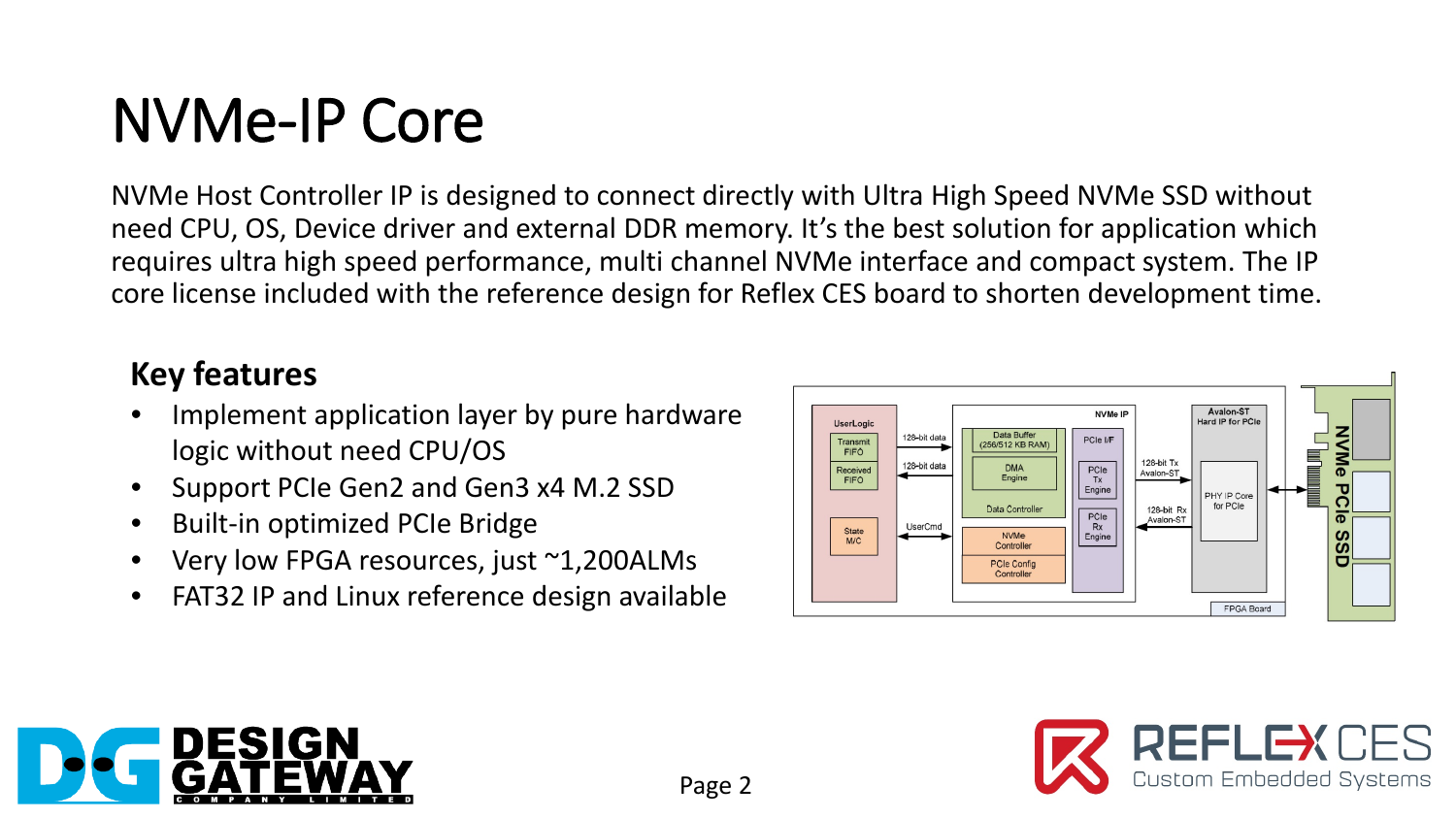## NVMe-IP Demo set up



- REFLEX CES's ALARIC Instant-DevKit
- DG's AB16 PCIeXOVR adapter
- Samsung 960 PRO NVMe SSD



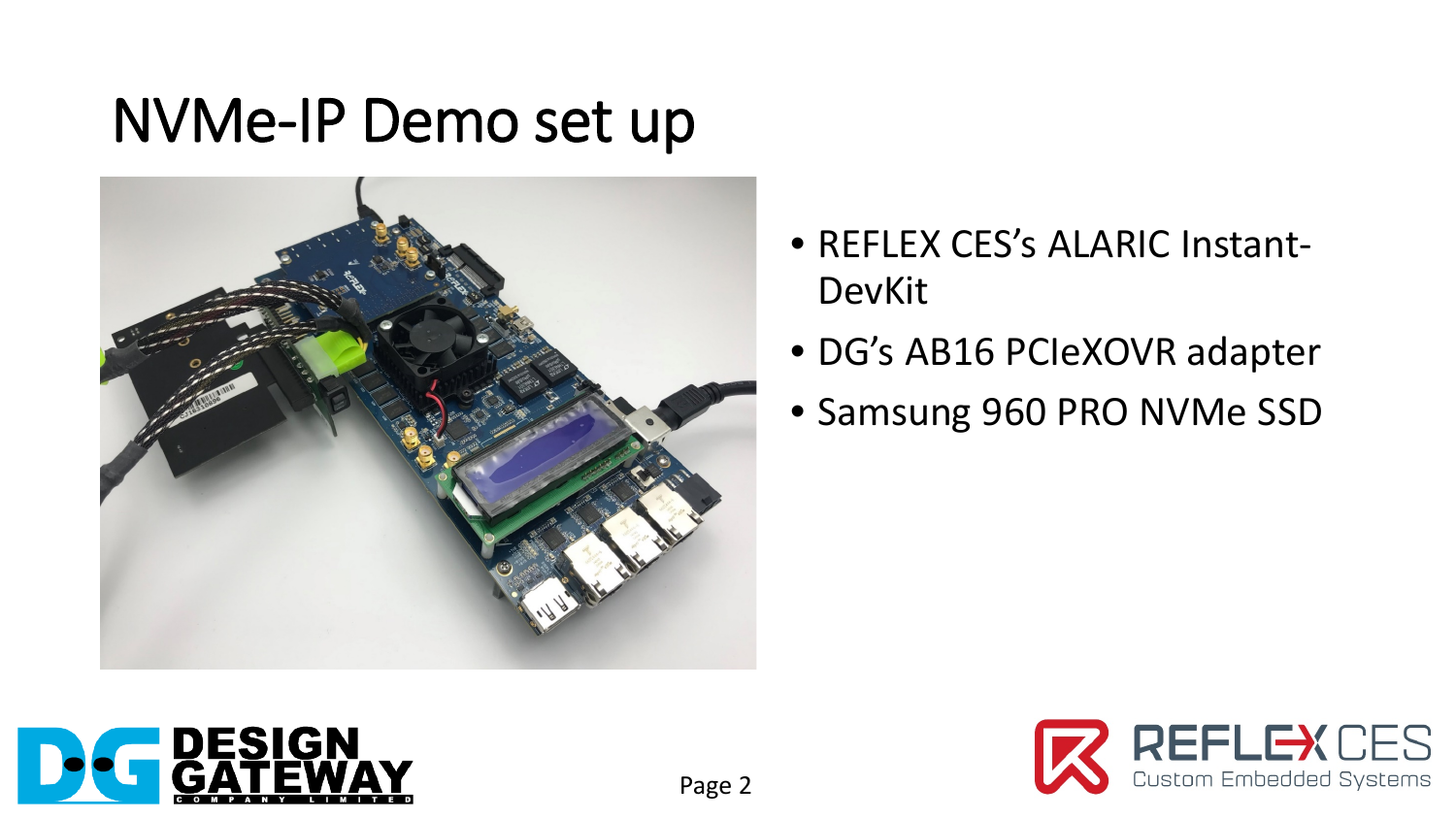# M.2 NVMe SSD connection



- Connect Samsung 960 PRO with M.2 to PCIe x4 adapter card
- Connect AB16's female connector with ALARIC
- Connect PCIe adapter with AB16
- Connect ATX power cable to AB16